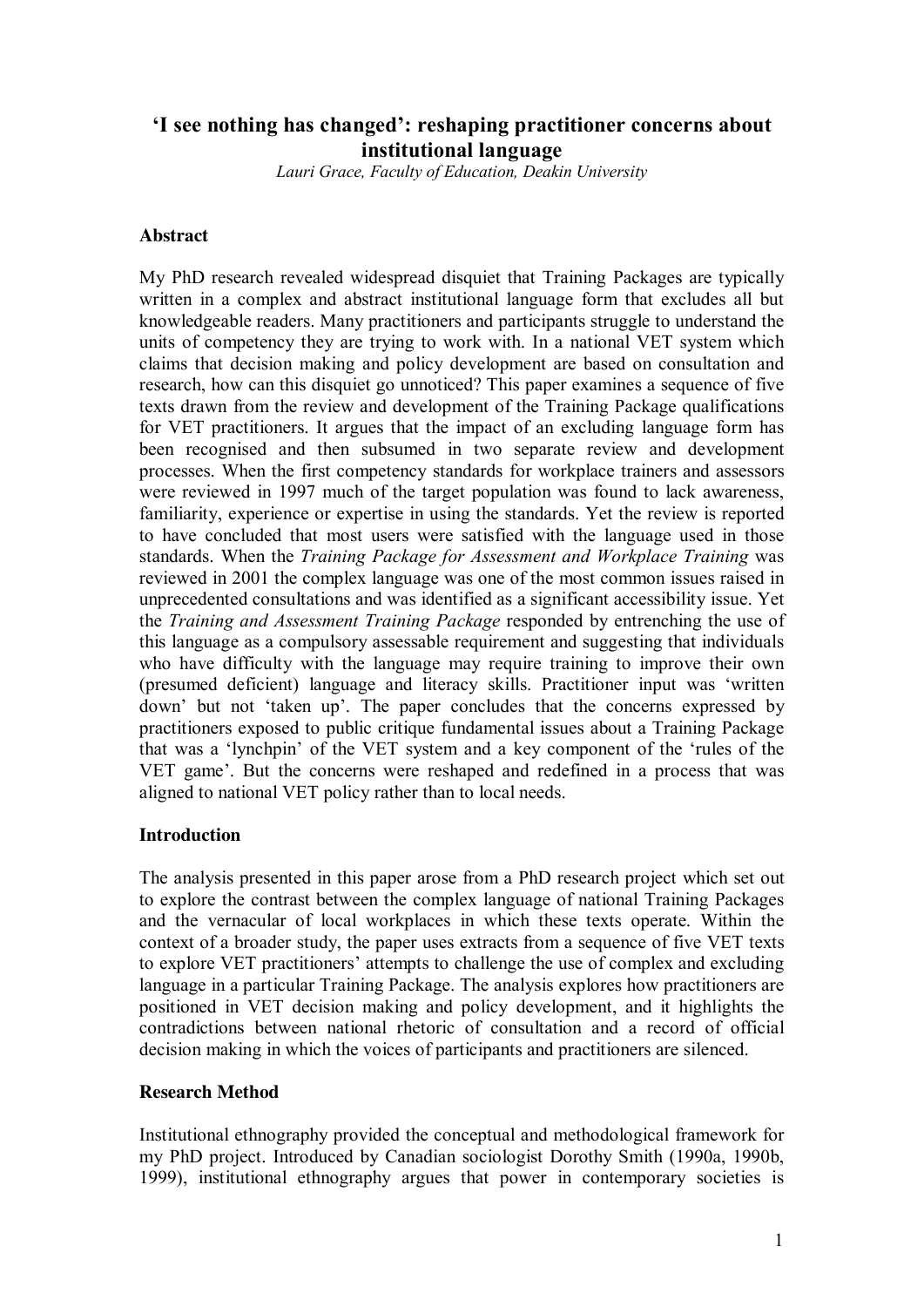pervasively structured through texts that actively organise and coordinate local activities. An institutional ethnography study starts 'with a sense of problem, of something going on, some disquiet, and of something here that could be explicated' (Smith, D.E. 1999, p.9). It identifies an area of local practice and asks 'what is happening here?' explicating how organisations take up and activate ruling concepts as they engage with and implement ruling texts (Campbell 2003).

My study had its starting point in practitioner disquiet about the use of a complex and excluding language form in national VET texts, and it generated two levels of data. Interviews with VET practitioners and participants involved in workplace learning and assessment provided entry into local sites in which Training Packages are activated. Examination of texts drawn from the vast library of official VET reports, policy statements, procedural advice and practice guidelines revealed how those local sites are coordinated and connected to national government agendas. Drawing on the literature of institutional ethnography, the analysis presented in this paper has been informed by Dorothy Smith's examination of two sequences of texts in which issues raised in one text were subsumed by a later text that provided an alternative account of the events described (Smith, D.E. 1990b, pp.120-158; 1999, pp.195-223). In both cases Smith took texts that had originally occurred in a definite sequence, laid them side by side, and undertook an analysis moving back and forth between them.

The paper explores extracts from five texts that were developed by different authors, for different purposes, and at different stages of the review of the *Training Package for Assessment and Workplace Training [BSZ98]* and the development of the *Training and Assessment Training Package [TAA04]*. As a VET practitioner I actively participated in consultations as part of this review and development process. I was particularly interested in the way language issues were being addressed, and I downloaded a number of key texts that were made available on the Internet as part of the consultation process. Issues relating to the use of VET institutional language arose at each stage of the review and development process but concerns expressed by practitioners were reshaped, pre-empted and overridden in the official 'institutional account' (Smith, D.E. 1990b, p.212). As a participant in the process I was aware that the *TAA04* Training Package as finally endorsed was a significant disappointment for those of us who had challenged the use of institutional language. But it was only as I laid the texts side by side and compared the approach each took to issues of language that I realised the extent to which concerns that had been clearly expressed throughout the consultations were reshaped and overridden in official responses.

I also realised that I had what may be a unique opportunity to explore this process. The texts that I downloaded as a participant in the consultations are no longer available on the Internet. The only text now available is the *Training and Assessment Training Package*. When this Training Package entered 'textual time' as a fully worked up account the traces of its development process were obliterated (Smith, D.E. 1990a, p.74). The *sequence* that renders the reshaping process visible no longer exists. The language issues consistently expressed in consultations have not only dropped off the agenda, the public record no longer contains any evidence that they were raised.

### **Findings and Discussion**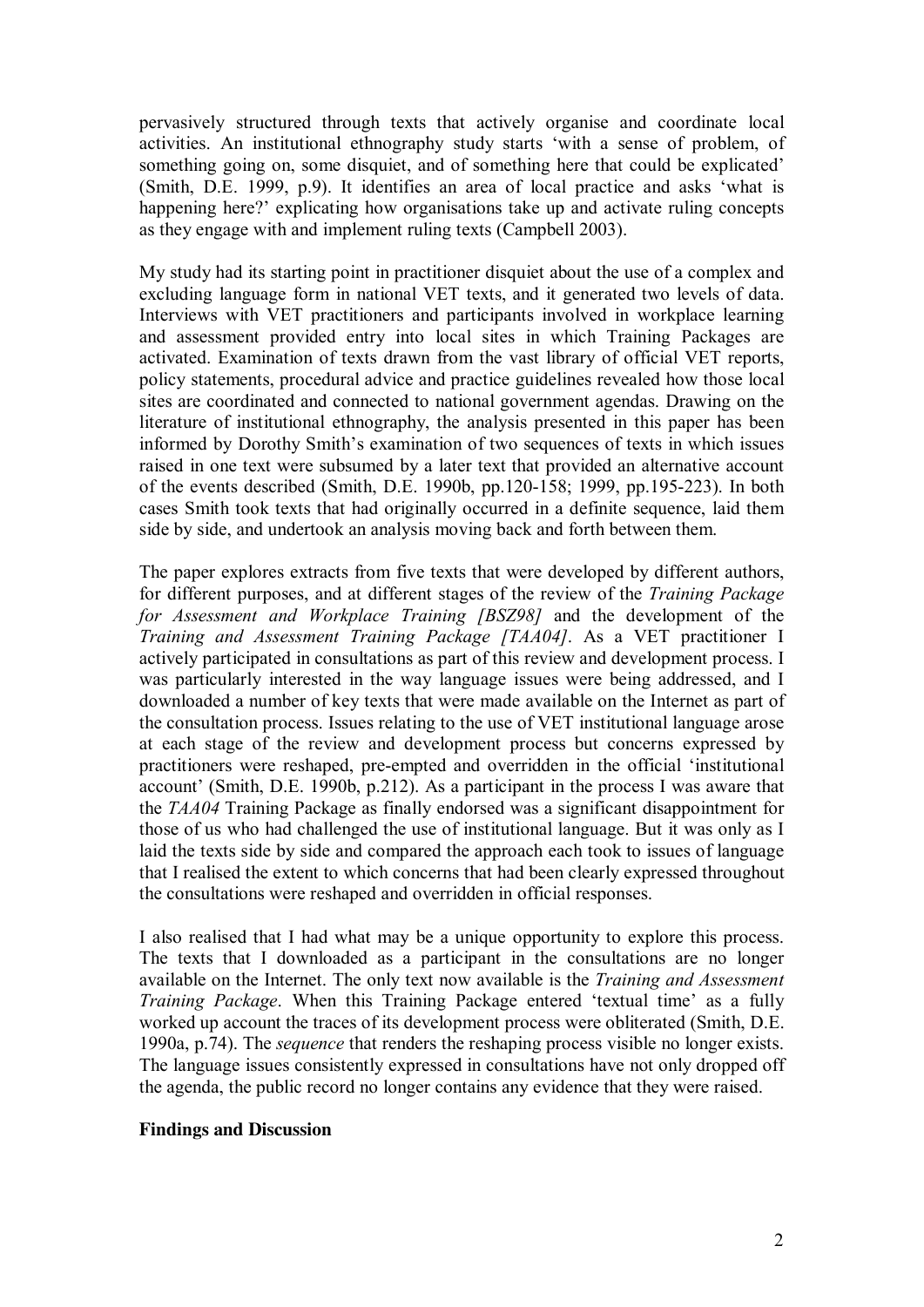*Text 1: Review of the national competency standards for VET practitioners* The first national competency standards for workplace trainers were endorsed in 1992 followed by standards for assessors in 1993 (NAWT 2001, pp.21-24). Prior to 1996 competency standards and qualifications were separate but related texts. Competency standards were developed and endorsed at national level, and Registered Training Organisations (RTOs) used them as the basis for locally developed 'accredited courses' leading to VET qualifications. In 1996 Training Packages brought competency standards and qualifications together in a single national text for each industry. In 1997 the national competency standards for workplace trainers and assessors were reviewed as part of the development of the first Training Package qualifications for VET practitioners (NAWT 2001, p.25).

While my attempts to access a copy of the review report were unsuccessful, citations appear in a later text. The 1997 review is directly quoted as stating that:

The conclusions and recommendations are derived primarily from a subgroup of respondents who demonstrated sufficient expertise to make informed judgements. … Much of the target population demonstrated limited enthusiasm, very low levels of awareness and, in many cases, no familiarity, experience or expertise in the use of the Competency Standards for Assessment and/or the Workplace competency [*sic*] Standards. (Centre for Vocational Research, University of Melbourne, 1997 p.5, cited in NAWT 2001, p.25)

One might ask whether a lack of enthusiasm, awareness, familiarity, experience or expertise amongst the target population for a set of national standards might not raise questions about the standards themselves. The citations available do not suggest that the 1997 review explored this possibility. Instead the consultants are reported to have found that 'most users were satisfied with the content, coverage, language, format and relevance of the existing units' and only limited changes were made when the competency standards were incorporated into the *Training Package for Assessment and Workplace Training [BSZ98]* (NAWT 2001, p.26).

### *Text 2: Review of the BSZ98 Training Package*

The *Training Package for Assessment and Workplace Training* was endorsed in 1998. Training Packages in general have been described as reflecting 'the rules of the VET game' (Schofield & McDonald 2004, p.8). This particular Training Package was described as 'a lynchpin of the current VET system' because it not only provided the competency standards for VET practitioners, it was also seen as 'providing the structural supports for national quality assurance arrangements of RTOs' (NAWT 2001, p.1). The special status of the *Certificate IV in Assessment and Workplace Training* qualification is inferred in the way that VET practitioners throughout my study rarely used its full title, typically referring to it as 'the Certificate IV' or simply 'the Cert IV'. There are many Certificate IV qualifications available in VET but only one of these is commonly referred to and recognised as '*the* Cert IV'.

The *BSZ98* Training Package was formally reviewed in 2001. Reviewing this Training Package and then developing, validating and obtaining endorsement for the *Training and Assessment Training Package* spanned four years, beginning with the first round of review consultations in October 2000 and concluding with the endorsement of the *TAA04* in October 2004 (ANTA 2004a, title page; NAWT 2001, app.2). The consultations undertaken as part of the initial review were unprecedented. Approximately 1000 people including VET practitioners, managers, consultants and personnel from VET authorities participated through face-to-face consultations or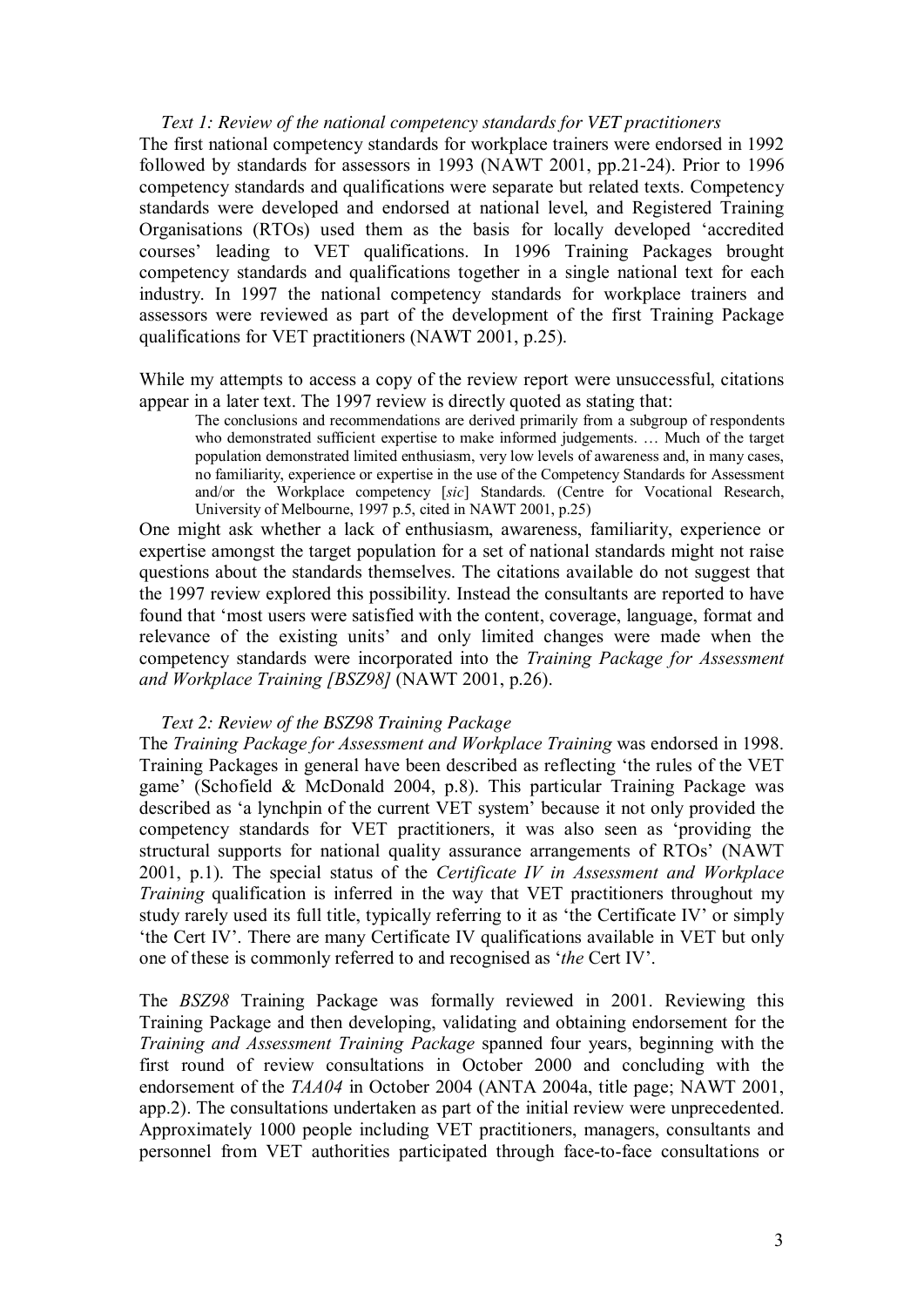questionnaires, and there was an 'extraordinary level of unanimity from workshop to workshop in identifying key issues, needs and gaps' (NAWT 2001, p.13).

RTO and practitioner concerns about language were well documented in several sections of the final review report. The executive summary stated that:

There is clear justification for thoroughly editing the existing units to address duplication/repetition between units, inconsistent terminology, complex language … The units should be rewritten in plain English and active voice. (NAWT 2001, pp.i-ii)

'Language and terminology concerns' were allocated an entire section within the body of the report, and discussion of these concerns included the following points:

One of the most common issues raised in response to the Training Package is the complexity of the language. Common reactions from participants in the consultations were '*unnecessarily academic*', '*obtuse'* and '*dif icult to comprehend*'. The inconsistent use of technical terminology within and across the competency standards was also identified as a problem. …

The complexity and inconsistency of language creates a perception that the Training Package is not user-friendly. It also represents a significant accessibility issue that will need to be addressed. A common suggestion by workshop participants is to rewrite the units in plain English. (NAWT 2001, p.44)

While acknowledging a need to maintain 'essential technical language', the review formally recommended that 'the existing units of competency be thoroughly edited and revised in plain English' (NAWT 2001, p.v). This report indicates that concerns about language had been written down. An examination of later public texts that emerged from the development of the *TAA04* Training Package provides little indication that the concerns were taken up.

### *Text 3: Public comments on the draft TAA04 Training Package*

The development of the *Training and Assessment Training Package* involved functional analysis workshops, research, face-to-face consultations, and input provided online (BSTA 2004, p.16). In addition, VET authorities had direct input to the development process. A teleconference between national, state and territory VET authorities reviewed the recommendations arising from the review of *BSZ98* and agreed to proceed with development of the new Training Package 'in line with agreed and amended recommendations and actions' (BSTA 2004, p.15). As there is no public record of the official response to each of the recommendations made in the 2001 review report, it is not possible to establish whether the particular recommendation to edit the units in plain English was agreed, amended or even rejected. An examination of public documents relating to the new Training Package reveals no further reference to this recommendation in any official text after this point.

The development of *TAA04* was overseen by a steering committee that included representatives of public and private RTOs, practitioner groups, higher education authorities, Industry Training Bodies, a State Training Authority representative, and ANTA, as is normal practice in Training Package development (ANTA 2004b, pt.1, ch.2, p.6; BSTA 2004, pp.1213). In a significant departure from normal practice the development was also overseen by a reference group 'comprising senior representatives of the Commonwealth, States and Territories … to provide a focal point for State, Territory and Commonwealth input into the Training Package development and related issues' (BSTA 2004, p.15).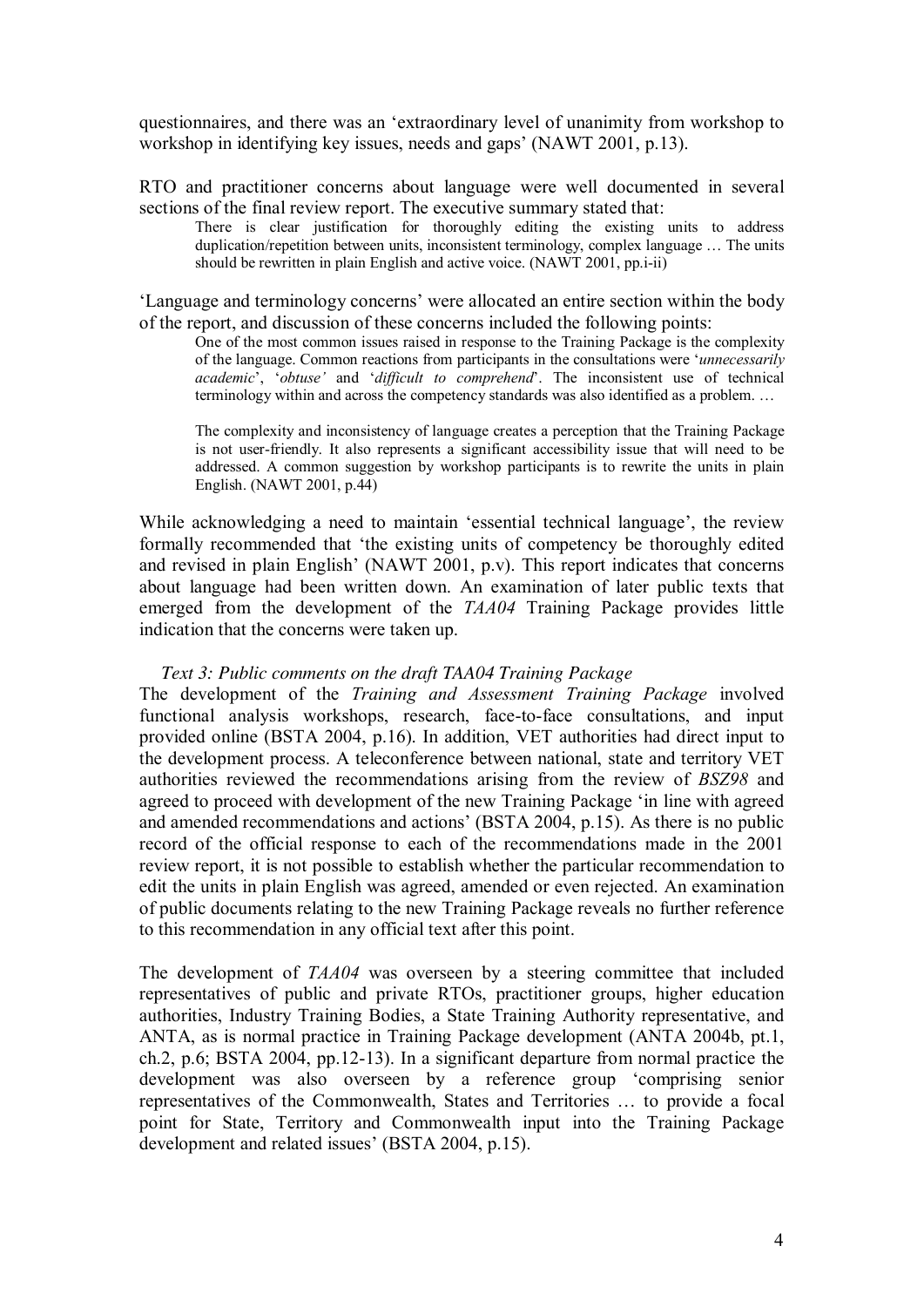The second draft of the *Training and Assessment Training Package* was made available for comment on an Internet site set up for this purpose (BSTA & NAWT 2002). The following examples are drawn from a number of public comments posted on that site addressing the language used in the draft Training Package.

At the outset of the review, emphasis was placed on the goal of simplifying the jargon and level of language used in the current training package. This was highlighted as one of the reasons for the overhaul of the existing package. It appears that this has been ignored. … Many RTO's [*sic*] were overwhelmed by the language of the AWT Package and I fear they will be disillusioned by this lot. (BSTA & NAWT 2002, ID#41)

I have held off with my comments because I thought the project team were going to incorporate the concerns that I know have been raised time and again at the focus group meetings, but I see nothing has changed. ... The terminology is in a lot of cases very awkward … Having, in a former life, responsibility for endorsing competency standards I started writing suggestions on how to improve them but found myself spending far too much time on the first few pages so gave up. (BSTA & NAWT 2002, ID#64)

These comments not only confirm ongoing practitioner concerns about the use of complex and excluding language, they also reveal an emerging concern that issues that had been raised in consultations had not been effectively responded to.

#### *Text 4: Endorsement submission for TAA04*

When the *Training and Assessment Training Package* was initially submitted for endorsement in June 2004 the endorsement submission identified the target audience as 'persons and organisations involved in the provision of training and assessment services ... both recognised training and assessment and non-recognised training such as inhouse or product based training' (BSTA 2004, p.3). This gave the Training Package coverage extending beyond the full diversity of the national VET sector.

The endorsement submission described the development process as 'probably the most extensive iterative development and consultative process of any Training Package' (BSTA 2004, p.4). It also described the State and Territories Reference Group as 'a pivotal part of the development process':

The approach adopted in developing the TAA Training and Assessment Training Package is unique and has ensured that every step of the way States and Territories and the Commonwealth government have had direct input into the final Training package [*sic*] product. (BSTA 2004, p.15)

#### On issues of language, the endorsement submission stated that:

In accordance with requirements, a comprehensive review of LLN was undertaken of the third draft of the Training Package by [name of consultant] to ensure that language and literacy used throughout the Training package [*sic*] is appropriate to the audience and to ensure the units effectively address language, literacy and numeracy roles and responsibilities of persons involved in the provision of Training and Assessment services. (BSTA 2004, p.24)

The submission made no reference to the language concerns raised in the consultations undertaken throughout the review and development process.

#### *Text 5: Assessment guidelines and units of competency TAA04*

At least two core (mandatory) units from the *Certificate IV in Training and Assessment* include assessable performance standards which require participants to demonstrate that they are able to deal with the language of VET and of Training Packages. The unit 'use Training Packages to meet client needs' includes the following performance criteria: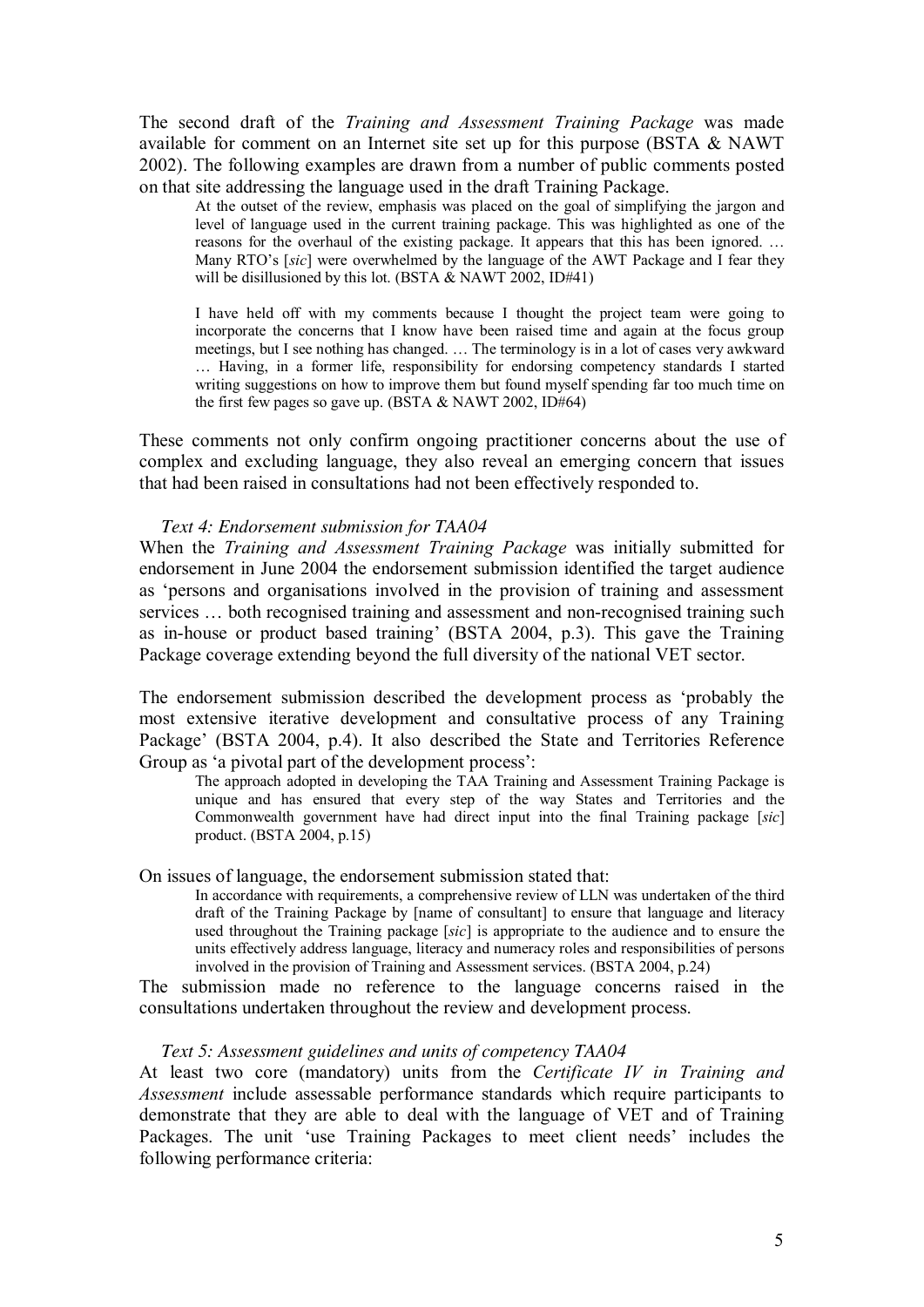2.1 The *qualifications framework* of the selected Training Packages and/or accredited courses, including the *packaging rules*, is read and interpreted accurately

3.2 *All parts of the competency standard and/or accredited modules format* and structure are read, analysed and interpreted for meaning

5.1 All sections of the Assessment Guidelines of the Training Package/s and/or accredited courses are read, interpreted and applied to the application. (ANTA 2004a, pp.126-127) [emphasis original])

The unit 'work effectively in vocational education and training' includes the following performance criterion:

1.6 *Vocational education and training terminology* is used to communicate effectively within the sector (ANTA 2004a, p.72 [emphasis original]).

The use of italics within performance criteria indicates that further information about the italicised terms is provided elsewhere in the unit. The unit 'work effectively in vocational education and training' elaborates on performance criterion 1.6 as follows:

*Vocational education and training terminology* includes but is not limited to:

- acronyms
- language of the profession
- language styles commonly used in vocational education and training environments (refer to the Glossary for the TAA04 Training and Assessment Training Package). (ANTA 2004a, p.75 [emphasis original]).

The formal requirement that participants demonstrate the ability to use the complex language of Training Packages is also embedded in the *TAA04* assessment guidelines:

### **English language, literacy and other skill requirements**

It is part of an RTO's responsibility to provide appropriate information to candidates to ensure they understand the requirements of the units of competency prior to assessment. TAA assessors carrying out this responsibility must ensure TAA candidates/potential candidates are advised effectively of the underlying skill requirements of Training and Assessment Training Package (TAA04) units.

In particular, advice about the underlying level of English language and literacy required to meet the outcomes of Training and Assessment Training Package (TAA04) units must be made clear prior to commencement of the learning and/or assessment process, and candidates who may have difficulty meeting these requirements must be provided with advice and options such as appropriate language and literacy skills training. (ANTA 2004a, pp.4243)

This official response reshapes and overrides the practitioner concerns that were consistently raised throughout the consultation process.

#### *Reshaping and overriding practitioner concerns*

The sequence of five texts presented here indicates that the impact of an excluding language form has been recognised and then subsumed in two separate review and development processes. The analysis reveals how an issue raised in consultations has been reshaped and redefined in processes that were aligned to national VET policy rather than to local needs. The issue in question is a concern that individuals and organisations engaged in learning and assessment roles are often excluded by the language used in the qualifications for VET practitioners. When the first competency standards were reviewed in 1997, the review report *appears* to have uncovered this issue when it found that most of the target audience for the standards was unable to work with them. In response, the review seems to have reshaped the issue by deciding that only people who could demonstrate 'sufficient expertise' in working with the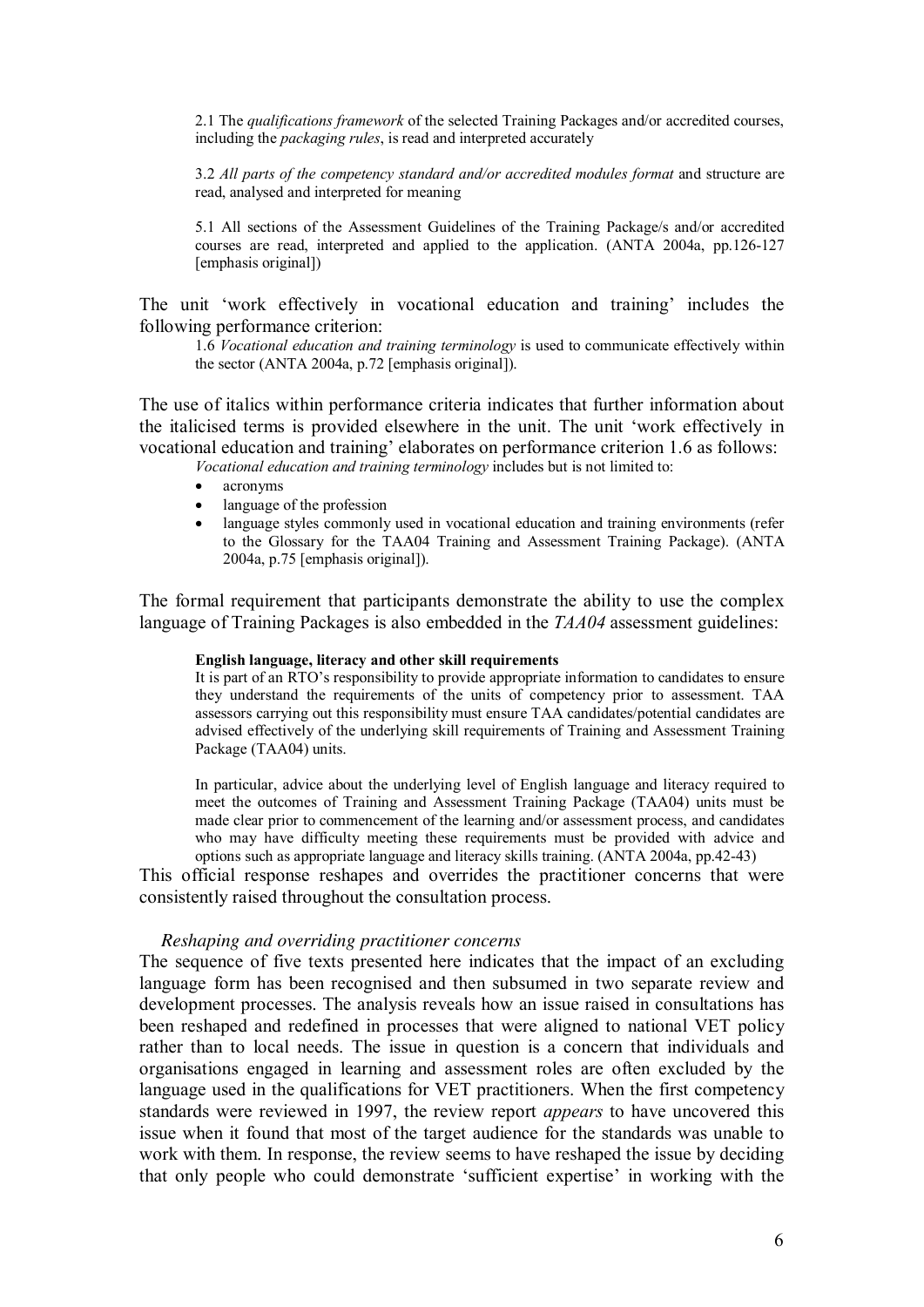standards would be authorised to speak and be heard in the review. This response shifted the focus from the appropriateness of the standards to the expertise of the people working with them and in making this shift any questions about the language of the standards were pre-empted. The language issue was again made visible throughout the Training Package review and redevelopment process that commenced in 2001. Once again the official response shifted the focus from the *suitability of the language* to the *characteristics of the people* who are trying to engage with it.

#### *Narrative accounts and organisational responses*

Practitioners engaging with the consultation processes contributed what they knew from their experience in local sites. But the authoritative descriptions generated from those consultations 'wrote up' the local experience in ways that established a rupture between the official account and the lived experience (Smith, D.E. 1984, cited in Campbell 2003, p.15). Practitioner input, such as public comments on the draft TAA04, were typically presented as narrative accounts grounded in local experience:

The language of these competences [*sic*] may prove daunting to many of the students currently undertaking the Certificate IV in VET. The AQTF requirement that students are provided with the assessment criteria for the units they are undertaking means that there is a risk that some potential students will consider that they will be unable to successfully complete the competencies and drop out. (BSTA & NAWT 2002, ID#129)

In contrast, official responses were written up using what Richard Darville (1995, p.254) called 'organizational literacy'. In addition to the extracts presented above, the *TAA04* assessment guidelines also state:

The TAA assessor is responsible for ensuring the integrity of the assessment process of the Training and Assessment Training Package (TAA04) units. Part of this responsibility involves the provision of initial advice to TAA candidates to ensure they are fully aware of the assessment requirements … This advice ensures TAA candidates can make an informed decision about proceeding with training and/or assessment … (ANTA 2004a, p.42)

The issue introduced in the public comments, that the language of the Training Package excludes particular individuals and groups, is still present in the official response but it has been reshaped. Practitioners identify the potential for this language to exclude as a matter of concern; potential students may 'drop out'. The assessment guidelines present a very different emphasis; limiting access to people who are able to use this language is required to ensure the 'integrity of the assessment process', and individuals who are put off by this are making 'an informed decision about proceeding with training and/or assessment'. The use of organisational literacy in the later text expresses the 'mandate' of the VET policy framework and 'functions to claim actuality for organizational purposes' (Smith, D.E. 1990b, p.153).

### *Establishing institutional language as an assessable benchmark*

To be assessed as competent in the *Certificate IV in Training and Assessment* an individual must demonstrate that they are able to read and interpret Training Packages and communicate using acronyms, jargon and VET language styles and terminology. This benchmark is reflected in the language form used throughout the Training Package, which is itself characterised by acronyms, jargon, passive voice and language styles that were criticised in the consultations. It is a circular argument. By establishing this language as the *benchmark* for people involved in training and assessment it can be argued that using this language *within the Training Package* is appropriate to this audience. In turn, stating that the formal 'LLN' review confirmed that the language is *appropriate* to the audience gives some authority to the use of that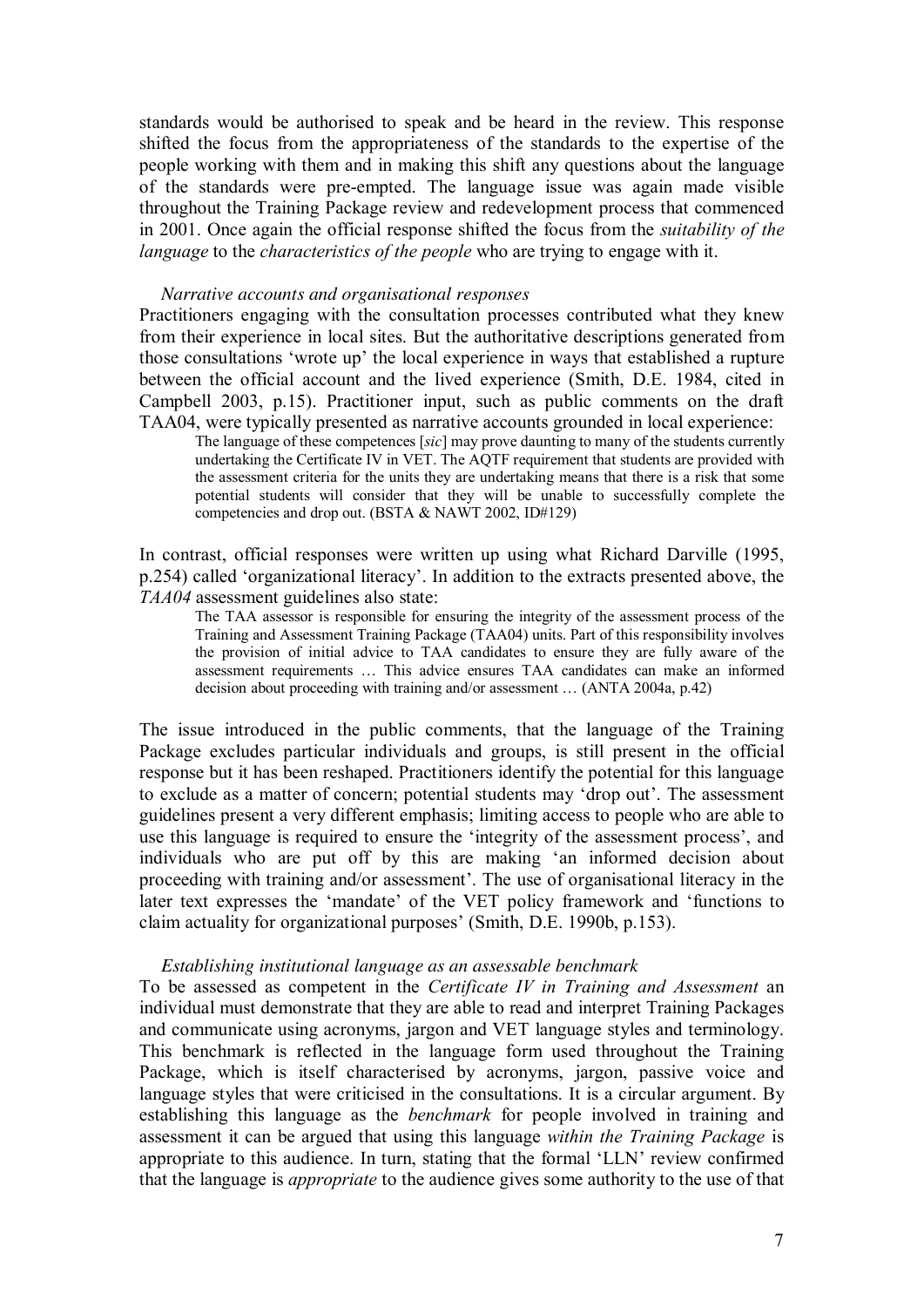language as the *benchmark for competency*. The benchmark is established as an objective standard applicable in all local contexts in which vocational learning and assessment is undertaken and the circular argument leaves no room for this benchmark to be challenged by reference to the needs of particular local contexts.

### *The status of this Training Package*

The Training Package that holds the qualifications for VET practitioners is accorded unique status as a regulatory text that encompasses some of the authority of both Training Packages and the Australian Quality Training Framework (AQTF). As a text it has the formal regulatory status of an endorsed Training Package but it also acquires some of the regulatory status of the AQTF in that it governs the implementation of all other Training Packages (NAWT 2001, p.1). Training Packages are an integral component of the 'complex field of coordinated activities' that make up the ruling relations of VET (Smith, D.E. 1999, p.79); they do indeed reflect the 'rules of the VET game' (Schofield & McDonald 2004, p.8).

As material texts Training Packages are exactly the same in every learning and assessment context in which they are used. They share the property that Dorothy Smith (1999, p.79) called 'indefinite replicability' but they are only activated as they are read by particular people in particular local sites. But the complex and abstract language is capable of many different interpretations. 'Indefinite replicability' will only be achieved if the people reading the texts in different sites read them in the same way. The Training Package qualifications for VET practitioners provide the vehicle through which practitioners learn to *read* national VET texts and to *organise* their professional practice to align to the texts in ways that will support the policy goal of national consistency. Through these Training Package qualifications VET practitioners do more than just learn how to plan and implement learning and assessment programs; they learn to align their activities to the particular requirements of the National Training Framework. It was this property that made the *Training Package for Assessment and Workplace Training* a 'lynchpin of the current VET system' (NAWT 2001, p.1).

The special status of this Training Package introduced a number of tensions and contradictions in the review process. The *Training Package Development Handbook* specifies that Training Package reviews must involve consultation across 'the full diversity of the industry' (ANTA 2004b, pt.1, ch.2, p.8). In reviewing *BSZ98* and developing *TAA04* RTOs and practitioners approached the consultations not just as providers but also as the primary target group for the qualifications. This industry input was well informed, provided by people who were knowledgeable readers of Training Packages and familiar with the VET context. But involving the 'full diversity' of a well informed industry in reviewing a Training Package that was a 'lynchpin' of the VET system and a key component of the 'rules of the VET game' exposed fundamental issues to public critique.

The VET sector is a widely diverse and complex federal system based on government agreements, with multiple layers of decision making and widely varying practices; the result is 'a very dynamic system' which is 'inherently unstable' (Smith, E. & Keating 2003, p.51). Practitioners and RTOs were aware of the contradictions inherent in the discrepancy between learning and assessment practice as it is enacted in local sites and as it is described in the Training Package standards. It is through the hidden work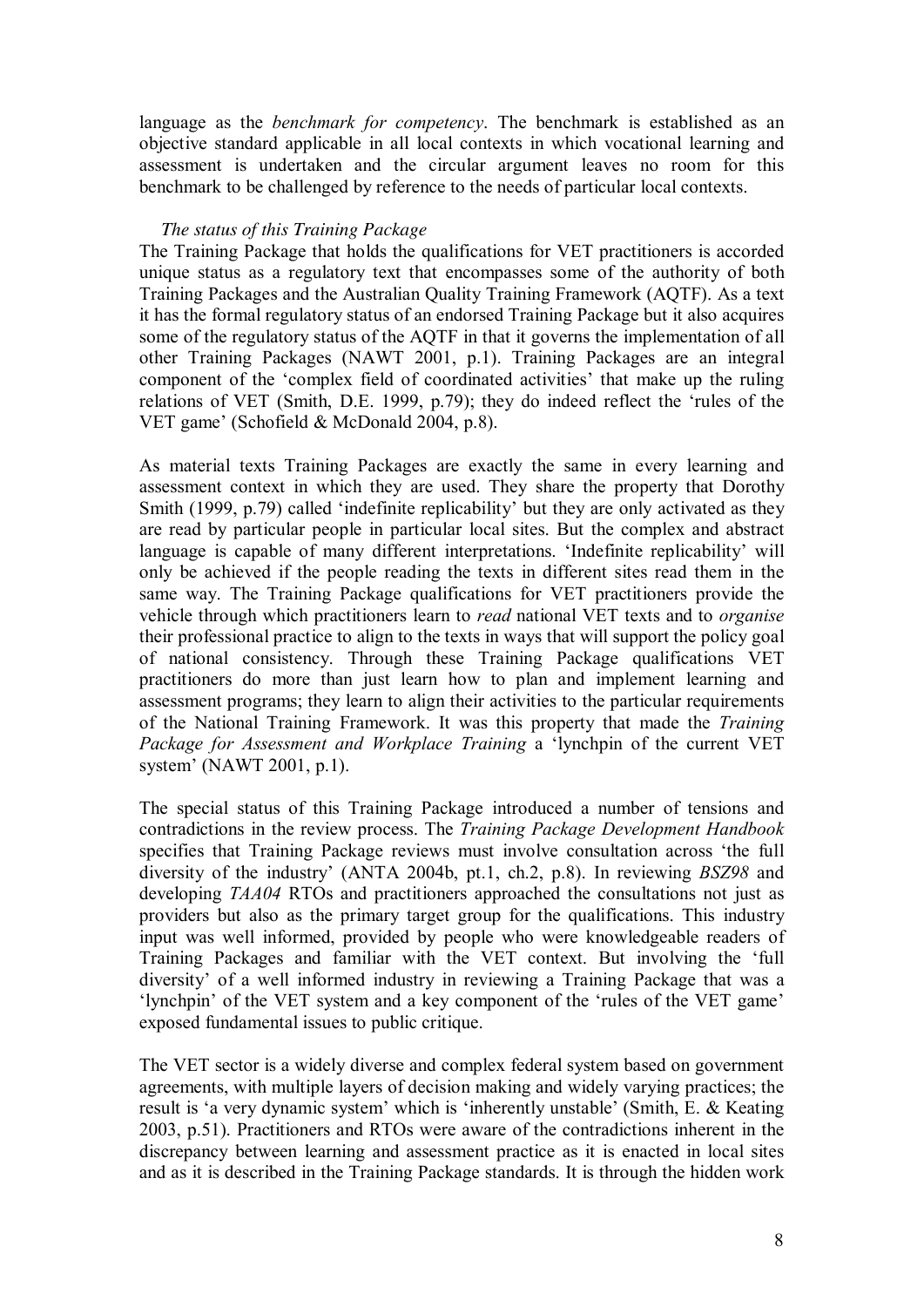of RTOs and practitioners in local sites that such contradictions are resolved and the 'inherently unstable' VET system takes on the appearance of working smoothly (Campbell & Gregor 2002, pp.20-23). When practitioners and RTOs participated in the review they made these contradictions visible. For the review and development process to take these issues on board and respond to them in a substantive way could have had serious implications for the system as a whole. To achieve the policy goal of national consistency the Training Package that contains the qualifications for VET practitioners *must* be consistent with other ruling texts such as Training Packages, the AQTF and the Australian Qualifications Framework (AQF).

Instead of responding substantively to the concerns and contradictions raised in consultations the development of *TAA04* reshaped the issues raised in ways that aligned them to the existing regulatory framework. Herein lies a major contradiction within the VET sector's claim that decisions are based on consultation. While consultation processes are aligned to existing conceptual frameworks and policy agendas there is little room for practitioners to raise fundamental contradictions and inconsistencies in the operation of the system at local level. This is reflected in the interview data from my study, which reveals a strong sense that VET consultation processes are not typically structured to effectively incorporate practitioner input and feedback, particularly input that is critical of current policy or practice.

'I think [consultation] is a *big* misnomer. It's a word that's thrown around. I was part of a consultative group that looked at the working of [one] Training Package, and some of the problems with it … And some of the things in there were just *completely irrelevant*, and trying to push that through was really difficult. … [My suggestions] were being written *down*. Whether or not they were taken up I'm not sure'. (Christine)

Through my own experience as a participant in the review and development process examined in this paper I accepted, and still accept, that there was a genuine desire on the part of the development team to respond effectively to the language issues raised in the consultations. Yet analysis of the five texts examined in this paper indicates that there was never any real prospect of the language changing.

## **Conclusion**

Much is at stake here. The language form that has been set as the benchmark for language use across VET and beyond is one which has been widely acknowledged as excluding and marginalising many of those who seek to engage with the national VET system. Prior to the endorsement of the *Training and Assessment Training Package* the language form was widely used but skilled practitioners were able to circumvent it and create spaces for meaningful learning for their participants. With the endorsement of this Training Package this excluding language form is now established as a benchmark that has regulatory status. As the 2001 review report noted, this is a 'significant accessibility issue' (NAWT 2001, p.44) but the VET system as it currently operates has proved incapable of addressing this issue in any way other than to entrench it.

### **References**

ANTA –*see* Australian National Training Authority